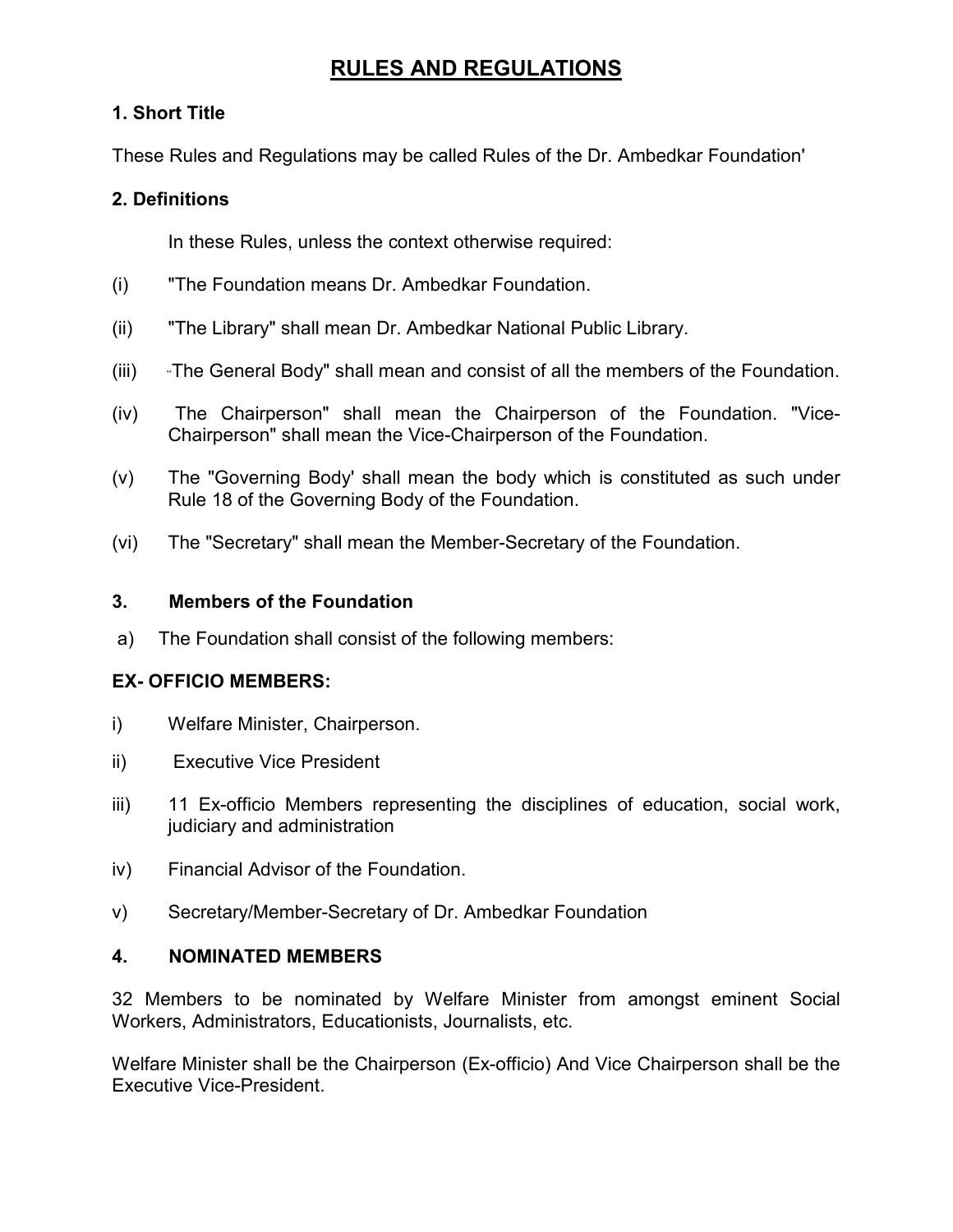## 5. ROLL OF MEMBERS

The Foundation shall keep a Roll of members and every member of the Foundation shall sign the Roll and state therein his name, occupation and address. No person shall be deemed to be a member or be entitled to exercise any of the rights and privileges of a member unless he has signed the Roll as aforesaid.

If a member of the Foundation changes his address, he shall notify his new address to the Member-Secretary who shall thereupon enter his new address in the Roll of Members. But if he fails to notify his new address, the address in the Roll of Members shall be deemed to be his address.

### 6. Duration of Membership

(a) Where a person becomes a member of the Foundation by reason of the office or appointment he holds, his membership of the Foundation shall terminate when he ceases to hold that office or appointment. Other members shall hold office for three years unless the authority, which nominates them, terminates their membership earlier, when he will have power to do.

(b) Should any member of the Foundation who is appointed as such, under Rule 3(a), (i) to (ix), be prevented or unable otherwise from attending any meeting of the Foundation or any of its bodies or committees, he shall be at liberty to appoint and authorise a proxy to take his place at that meeting of the Foundation and such proxy shall have all the rights and privileges of a member of the Foundation including the right to speak and vote at that meeting.

### 7. Any member shall cease to be such member if:-

(a) he/she resigns, because of unsound mind, becomes insolvent or be convicted of an offence involving moral turpitude;

(b) he/she does not attend three consecutive meetings of the Foundation without obtaining leave of absence from the Chairperson;

(c) If he/she other than the Member-Secretary, accepts a full time appointment in the Foundation.

8. A resignation from membership of the Foundation shall be tendered to the Member Secretary and shall not take effect until it has been accepted on behalf of the Foundation by the Chairperson. Any vacancy in the membership of the Foundation caused by any of the reasons mentioned above, may be filled up by the authority appointing such member and the person appointed in the vacancy shall hold office only up-to the date up-to which the member in whose place he/ she is appointed have held office if it has not been vacated as aforesaid.

9. The Foundation shall function notwithstanding any vacancy and notwithstanding any effect in the appointment or nominations of any of its members, and no act or proceeding of the Foundation shall be invalid merely by reason of the existence of any vacancy therein or of any defect in the appointment or nomination of its members.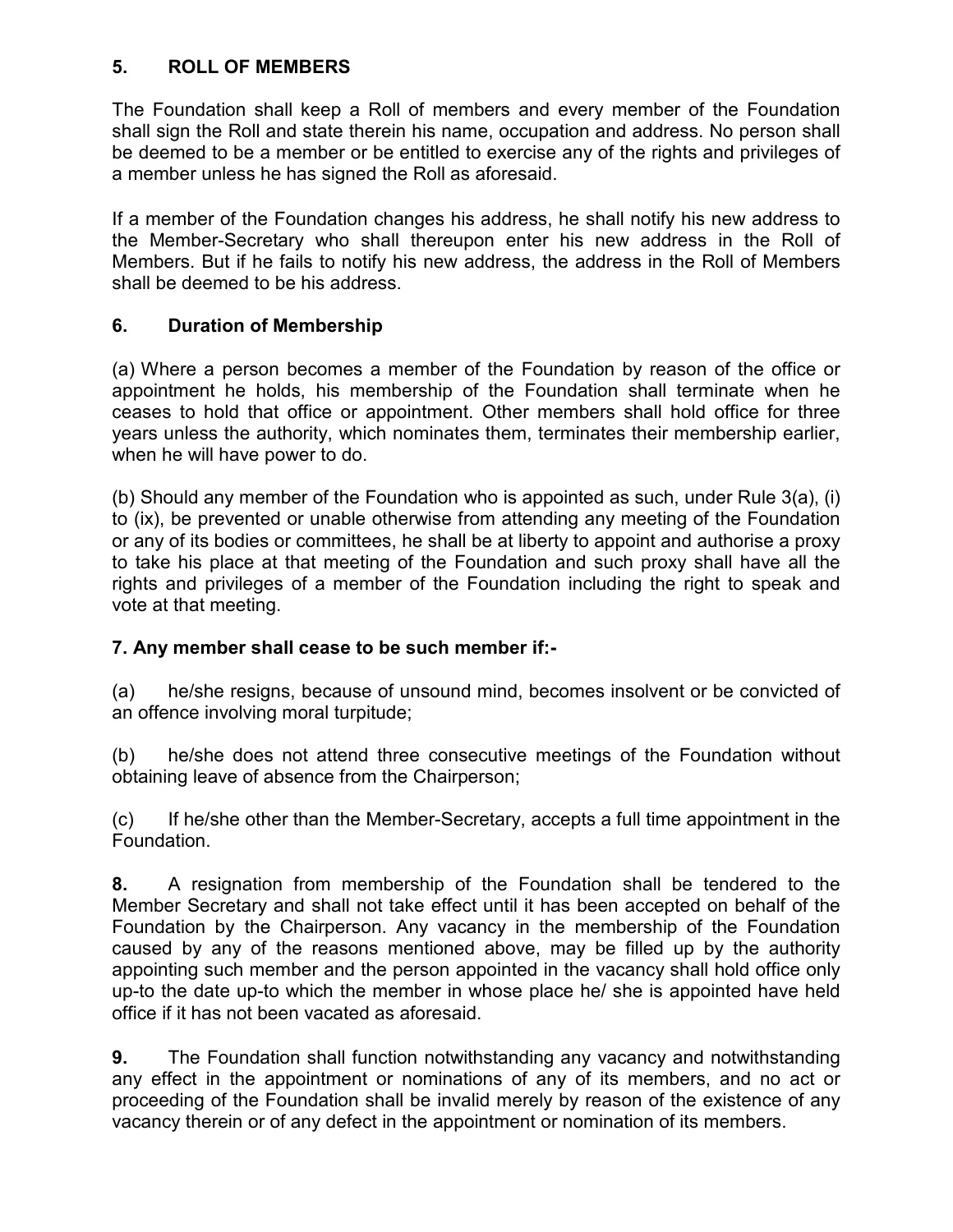#### 10. General body

- (a) All the members of the Foundation shall constitute General body of the Foundation.
- (b) The General body will approve and accept the annual accounts of the Foundation.
- (c) The General Body will approve any amendment to the Memorandum of Association and/or Bye-Laws of the Foundation.
- (d) The General Body will appoint the auditors of the Foundation.
- (e) The General body will also exercise such powers and perform such duties and functions as are not within the powers of the Governing body.

#### 11. Meetings of the General Body

- (i) The Annual General Meeting of the Foundation shall be held at such time, date and place as may be determined by the Chairperson.
- (ii) The Chairperson may convene a special meeting of the Foundation whenever he thinks fit or upon a written requisition of not less than ten members specifying the object for which the meeting is to be called.
- (iii) The power of the Chairperson under this rule may, in his absence, be discharged by the Vice-Chairperson.

12. Unless otherwise provided in these Rules all meetings of the Foundation shall be called by notice under the signature of the Member- Secretary.

13. Every notice calling a meeting of the Foundation shall state the date, time and place at which such meeting will be held and shall be served upon every member of the Foundation not less than twenty- one clear days before the day appointed for the meeting. Provided that the Chairperson may, for reasons to be recorded, call a special meeting on such shorter notice as he may think fit.

14. (i) If the Chairperson is not present at any meeting of the Foundation, the Vice-Chairperson shall preside over the said meeting.

(ii) In the absence of the Chairperson and the Vice- Chairperson, every meeting of the Foundation shall be presided over by a member chosen by the members present on the occasion.

15. Seven members of the Foundation present in person or by proxy as provide in Rule 6(b) above, shall form the quorum at every meeting of the Foundation.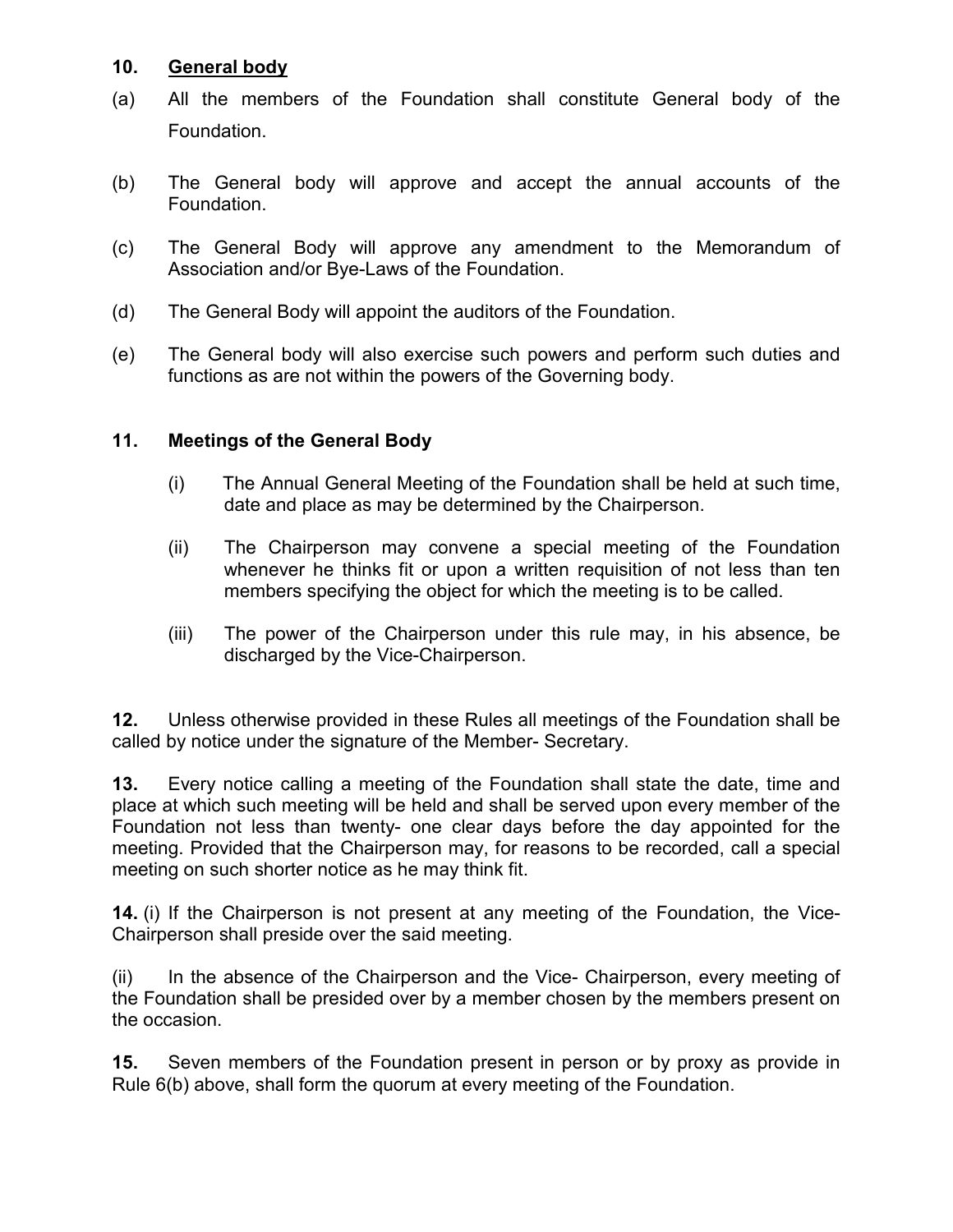16. All disputed questions at meetings of the Foundation shall be determined by vote. Every member of the Foundation including the member presiding shall have one vote and in the event of equality of votes on any question to be determined by the Foundation, the member presiding shall have an additional or casting vote.

### THE GOVERNING BODY

17. (a) The properly movable and immovable belonging to the Foundation, the income thereof and the general superintendence, direction, control and administration of the affairs of the Foundation, shall be vested in the Governing body of the Foundation which shall have full power and authority to do all acts, matters, things and deeds which may be necessary or expedient for the purpose of the Foundation including without prejudice to the generality of the foregoing, the power to acquire and dispose of property, the power to raise loans with or without security, to advance money and to make appointments subject to any limitation that may have been imposed by or under the Memorandum of Association and Rules and Regulations of the Foundation.

- (b) The Governing Body of the Foundation shall normally consist of the following:
	- i) Welfare Minister, Ex-officio Chairperson;
	- ii) One Executive Vice- President to be nominated by Welfare Minister who should be a member of the General Body;
	- iii) Financial Advisor of the Foundation;
	- iv) Three members to be nominated by the Welfare Minister from among the Members of the General Body for a term of two years;
	- v) Secretary (Welfare) Ex-Officio-Member;
	- vi) Financial Adviser (Welfare), Ex-Officio- Member;
	- vii) Joint Secretary (SCD), Ex-Officio-Member; and
	- (viii) Secretary/Member-Secretary of Dr. Ambedkar Foundation.

Persons who believe in Dr. Ambedkar's Philosophy of Social Justice may be included in these Bodies,

c) The terms of the nominated members of the Governing Body will be a period of three years.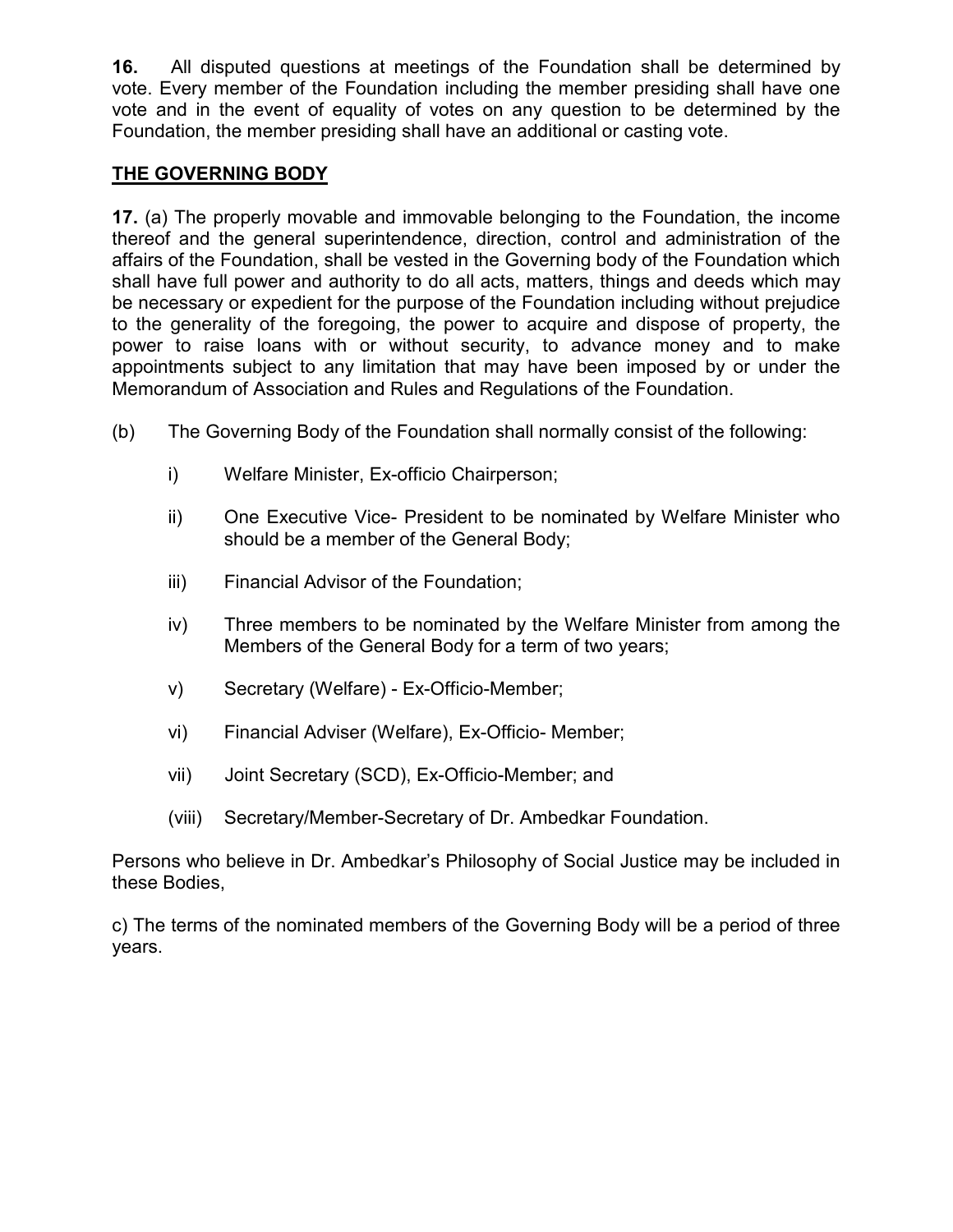d) However, for the first one year, the Governing Body may be as follows:

| S.<br>No.        | <b>Name</b>                     | <b>Address</b>                                                   | <b>Occupation</b><br><b>Designation</b>                                     | <b>Designation</b><br>in<br><b>Foundation</b> |
|------------------|---------------------------------|------------------------------------------------------------------|-----------------------------------------------------------------------------|-----------------------------------------------|
| 1.               | Sh. Sitaram Kesri               | Shastri Bhawan,<br><b>New Delhi</b>                              | Minister of<br>Cabinet Rank of<br>the Union Cabinet                         | Chairperson                                   |
| 2.               | Smt. Usha Vohra                 | Shastri Bhawan,<br><b>New Delhi</b>                              | Secretary<br>(Welfare)<br>Government<br>Service                             | Vice-<br>chairperson                          |
| 3.               | Smt. Savita<br>Ambedkar         | Matru Chaya 59,<br>R.B.S.K. Bole<br>Road, Dadar<br>(West) Bombay | <b>Social Worker</b>                                                        | Member                                        |
| $\overline{4}$ . | Dr. Ravinder Kumar              | <b>Teen Murti</b><br>Bhawan, New<br>Delhi                        | Director, Nehru<br>Memorial<br>Museum & Library<br>Society Govt.<br>Service | Member                                        |
| 5                | Shri A.P.<br>Shrivastava Member | Delhi                                                            | Delhi University                                                            | University<br>Librarian                       |
| 6.               | Shri Anil Bordia                | Shastri Bhawan<br>,New Delhi                                     | Secretary, Dept.<br>of Culture (Govt.<br>Service)                           | Member                                        |
| 7.               | Shri Bhaskar Ghosh              | Shastri Bhawan<br>, New Delhi                                    | Secretary, Dept.<br>of Culture (Govt.<br>Service)                           | Member                                        |
| 8.               | Smt. Anita Das                  | Krishi Bhawan<br>, New Delhi                                     | <b>Financial Advisor</b><br>Ministry of<br><b>Welfare New</b><br>Delhi      | Member                                        |
| 9.               | Sh. A<br>Munivenkatappa         | Shastri Bhawan<br><b>New Delhi</b>                               | <b>Joint Secretary</b><br>Ministry of<br><b>Welfare New</b><br>Delhi        | Member                                        |

#### 18. A Member of the Governing Body shall cease to be such member if :

(a) He/she, resigns, becomes of unsound mind, becomes insolvent or be convicted of an offence involving moral turpitude; or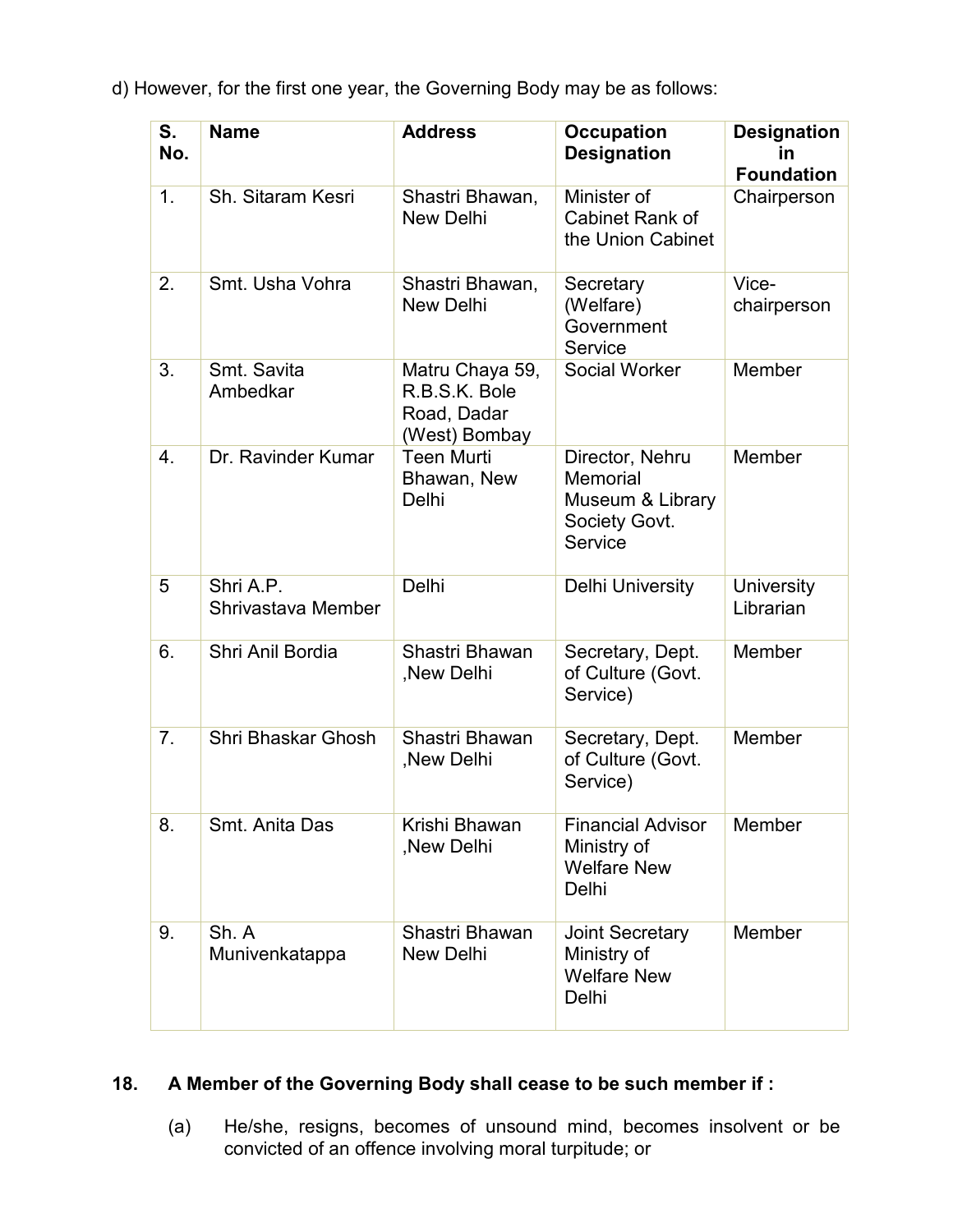- (b) He/ she does not attend three consecutive meetings of the Governing Body without obtaining leave of absence from the Chairperson or Vice-Chairperson.
- (c) Being a member of the Foundation ceases to be a member thereof.

19. A resignation from the membership of the Governing Body shall be tendered to the Secretary and shall not take effect until the Chairperson has accepted it on behalf of the Foundation.

20. Any vacancy in the membership of the Governing Body may be filled up by the authority appointing such member and the person appointed in the vacancy shall hold office only upto the date up to which the member in whose place he is appointed would have held office if it had not been vacated as aforesaid.

21. The Governing Body shall function notwithstanding that any person who is entitled to be a member by virtue of his office is not invited as a member of the Governing Body for the time being and notwithstanding any other vacancy in its body whether by the non appointment or otherwise, and no act or proceeding of the Governing Body shall be invalid merely by reason of the happening of any of the above mentioned events or of any defects in the appointment or nomination of any of its members.

22. Every meeting of the Governing Body shall be presided over by the Chairperson, in his absence by Vice-Chairperson and in the absence of both, a member chosen by the members present at the meeting to preside for the occasion.

23 Four member of the Governing Body present in person shall constitute a quorum at any meeting of the governing Body.

24. Not less than seven clear days' notice for every meeting of the Governing body shall be given to each member thereof provided that the Chairperson and in his absence the Member Secretary may for reasons to be recorded call a meeting on such shorter notice as he may deem fit.

25. Every notice calling a meeting of the Governing Body shall state the date, time and place at which such meetings will be held and shall, except as otherwise provided in these Rules, be under the signature of the Member- Secretary.

26. (i) Annual list of Managing/Governing Body

Once in every year a list of the office-bearers and members of the Foundation shall be filed with the Registrar of Societies, Delhi as required under Section 4 of the Societies Registration Act, 1860.

(ii) The Governing body shall hold at least three meetings in a year and not more than six months shall lapse between any two meetings of the body.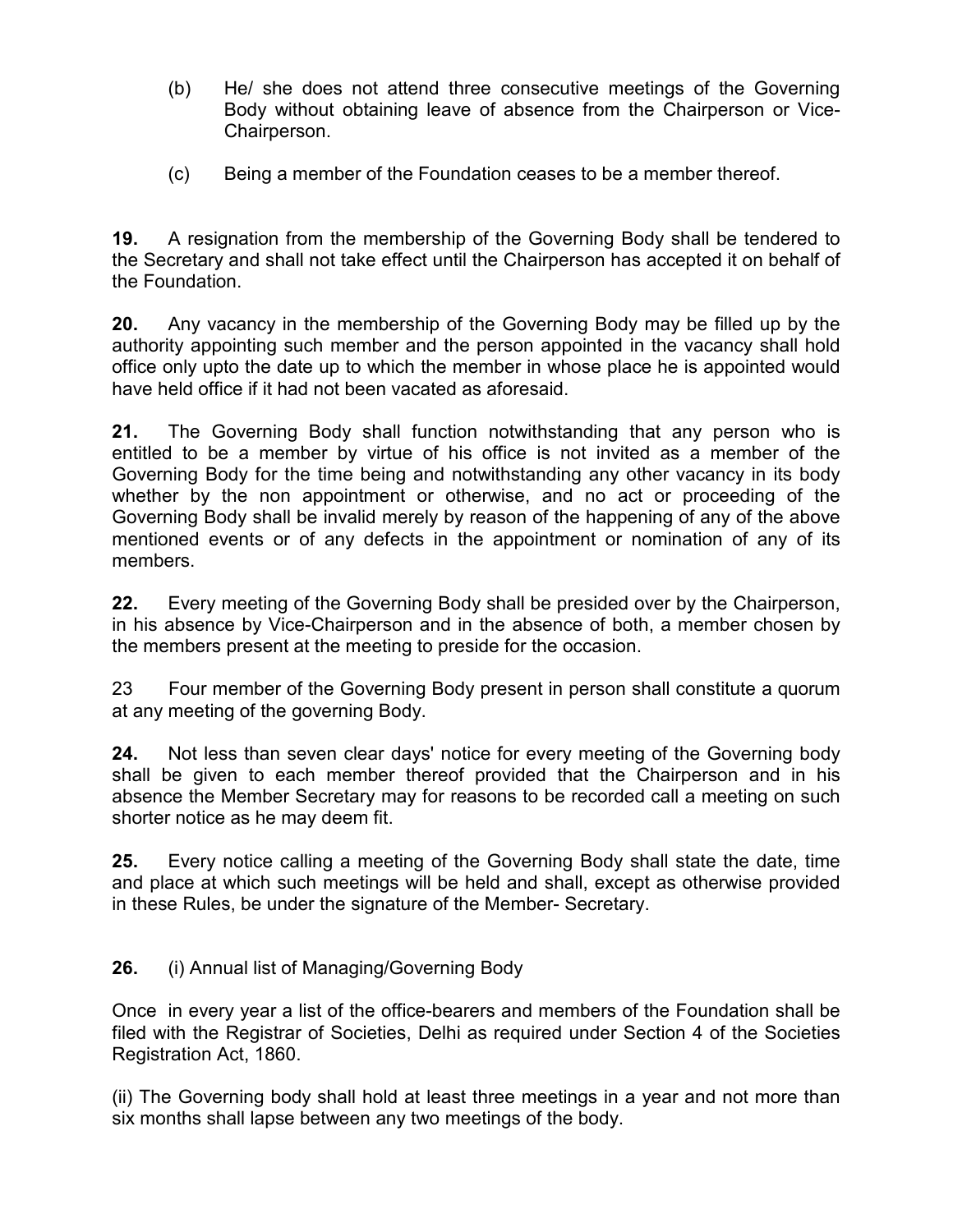27. (i) Each member of the Governing body including the Chairperson shall have one vote and if there shall be an equality of votes on any question to be decided by the Governing Body, the Chairperson shall, in addition, have a casting vote.

(ii) Subject to as herein mentioned in case of a difference of opinion amongst the members of the Governing Body, the opinion of the majority shall prevail.

28. Any business which it may be necessary for the Governing Body to perform, may be carried out by circulation of the draft resolution amongst all the members and any resolution so circulated and approved by a majority of the members affixing their signatures there to shall be as effectual and binding as if such resolution had been passed at a meeting of the Governing Body.

29. The Chairperson may refer any question, which in his opinion, is of sufficient importance to justify such a reference, for the decision of the Central Govt. and such decision shall be binding on the Foundation and its Governing Body.

#### 30. Bye-Laws

(i) The Governing Body shall have power to make and frame bye-laws not inconsistent with the Memorandum of Association and Rules and Regulations of the Foundation and to alter, amend and rescind the same from time to time for the administration and management of the affairs of the Foundation.

ii) Without prejudice to the generality of the foregoing provision, such bye- laws may provide for the following matters:

(a) The preparation and sanction of budget estimates, the sanctioning of expenditure, making and execution of contracts, the investment of the funds of the Foundation and the sale or alteration of such investment, and account and audit;

(b) Powers, functions and conduct of business by such Advisory Boards or Committees, Standing and other Sub-Committees, as may be constituted from time to time, and the term of office of their members.

(c) The Governing body shall frame the recruitment rules, prescribe the scales of pay, academic and professional qualification, experience age, etc. for various posts in accordance with the instructions issued by the Govt. of India in this regard from time to time;

(d) Creation, continuation and confirmation of all the posts in the Foundation shall be done by the Governing body in view of the qualifications and experience prescribed by the Govt. of India for similar posts provided that posts carrying the maximum of scales of pay of Rs 3500/-and above (but below Rs 4500/-) .For similar posts provided that posts carrying the maximum of shall be created, continued and confirmed with the prior approval of the Ministry of Social Justice and Empowerment subject to orders issued by the Govt. from time to time in this regard. Provided further that all the posts the maximum scale of pay further that all the posts the maximum scale of pay of which exceeds Rs 4500/- will be created with the prior approval of the Govt. in consultation with the Ministry of Finance, Dept. of Expenditure.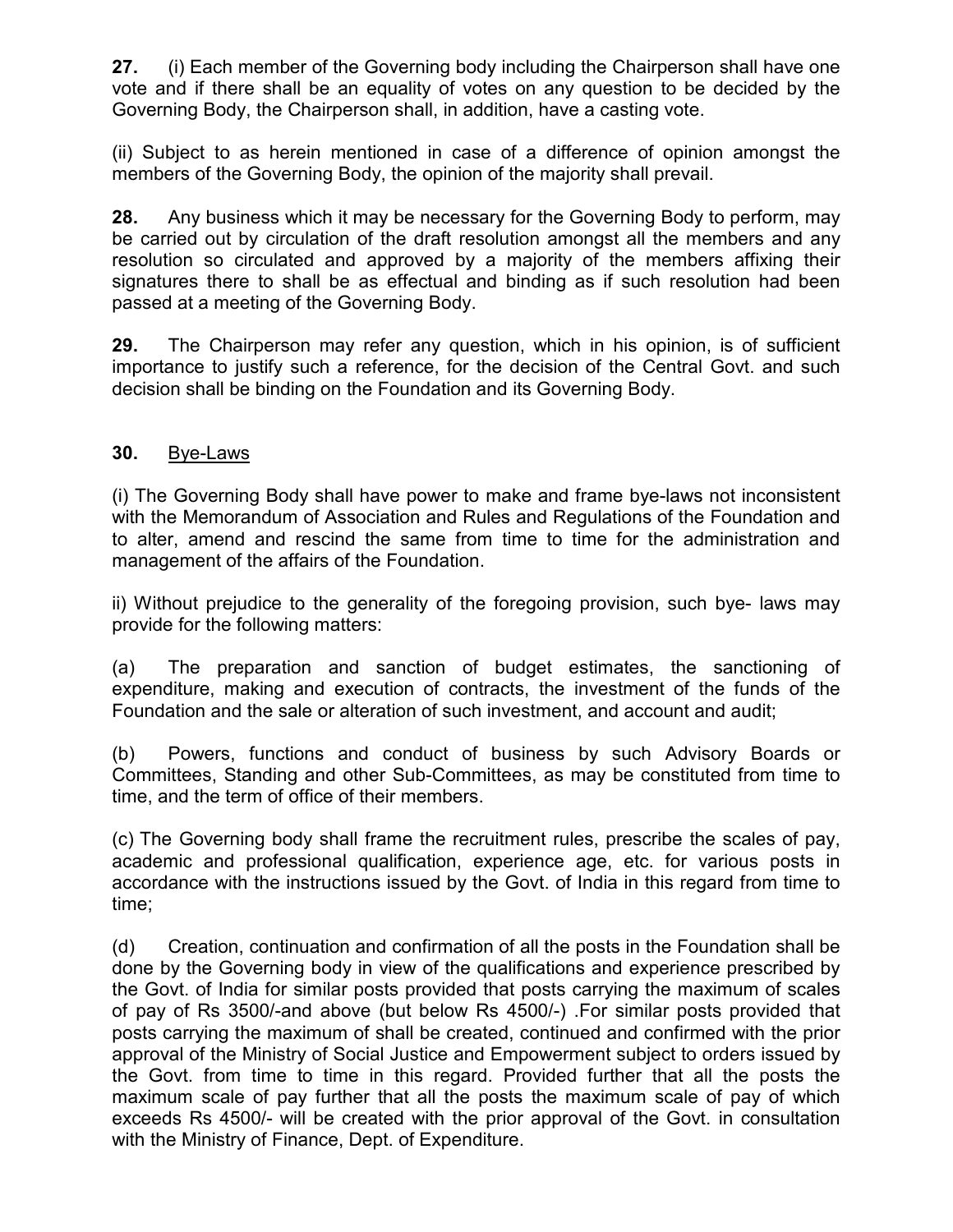(e) The reservation of posts for SCs/STs/ Ex- Serviceman/ Disabled etc. will be as per Government of India Rules.

(f) The terms and tenure of appointments, emoluments, allowances, rules of discipline and other conditions of service of the officers and staff of the Foundation.

(g) Terms and conditions governing scholarships and fellowships research schemes and projects.

(h) Such other matters as may be necessary furtherance of the objectives and the proper administration of the affairs of the Foundation.

31. Subject to these Rules and Regulations, the Governing Body or any person or body whom the Governing may authorise in this behalf, shall have the power to appoint all categories of officers and staff for conducting the affairs of the Foundation to fix the amount of their remuneration subject to budget provision, and define their duties.

32. The Governing Body may delegate to the Member Secretary or any of its members and/or any other officer of the Foundation such administrative and financial powers and impose such duties as it deem proper and also prescribe limitations within which the said powers and duties are to be exercised or discharged.

33. The accidental omissions to give notice of any meeting of the Foundation or the Governing body to or the non-receipt of a notice by any person entitled to receive such notice shall not invalidate the proceedings at that meeting.

### POWERS OF THE PRESIDENT OF THE GOVERNING BODY

34. The Governing Body may, by resolution, delegate to its Chairperson such of its powers for the conduct of business as, it may deem fit, subject to the condition that the action taken by the Chairperson under the powers so delegated shall be reported for information at the next meeting of the Governing Body.

### EXECUTIVE COUNCIL

35. The Term 'Executive Council' has been deleted. The day-to-day affairs of the Foundation will be conducted and administered by Secretary of the Foundation with the approval of the President/Executive Vice-president, as the case may be, and whenever necessary in consultation with Financial Advisor.

36. The Chairperson may, in writing, delegate such of his powers as may be necessary to any of the other members of the Governing Body or any other officers of the Foundation.

#### FUNCTIONS AND POWERS OF THE MEMBER-SECRETARY

37. The Member Secretary of the Foundation shall be appointed by the Governing Body with prior approval of the Central Govt. provided that the first Member Secretary shall be appointed by the Central Govt. for such period and on such terms and conditions as the Central Govt. may deem fit and proper.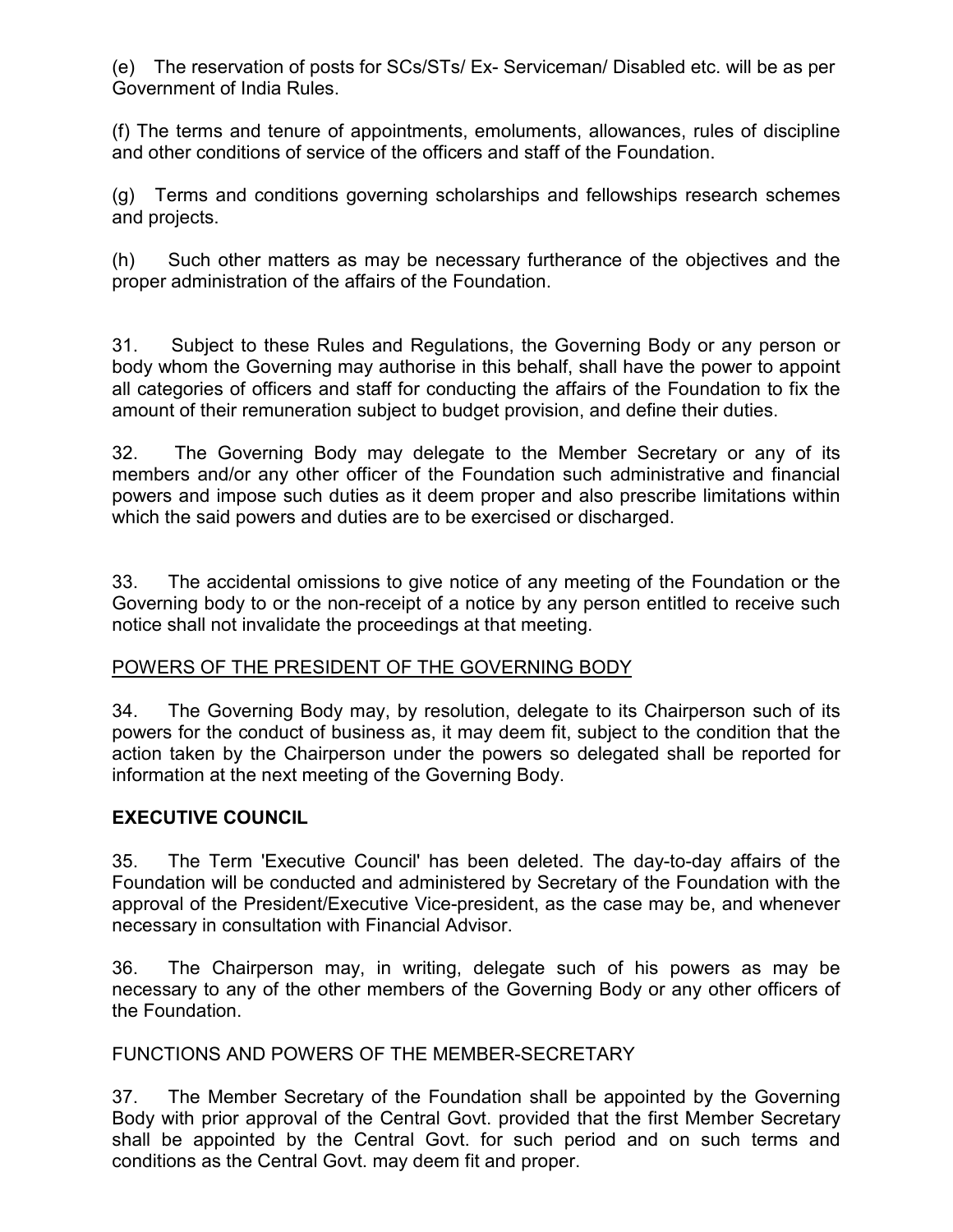38. Subject to any directions that may be given by the Governing Body, the Member Secretary shall be the principal executive officer of the Foundation. He shall be responsible for the proper administration of the affairs and the schemes of the Foundation under the direction and guidance of the Chairperson of the Governing Body, and for the preparation of accounts and budget of the Foundation provided that the Member Secretary may with the approval of the Governing Body, delegate any of his powers and functions to any other officer of authority appointed or established under these Rules.

39. (a) The Member Secretary shall look after the Foundation under the direction of the Governing Body and shall convene, whenever necessary, meetings of the Foundation, and any of the Committee or Sub Committee thereof.

(b) The Member Secretary shall keep or cause to be kept proper records and minutes of the proceedings of the General Meetings of the Foundation and of the Governing Body and send copies thereof to the Central Govt. The Member-Secretary will do everything necessary to give effect to the resolutions passed by the General Meetings of the Foundation as also to those passed by the Governing body and any Committee or Sub-Committee thereof. The Member-Secretary shall keep or cause to be kept all records of the Foundation at its office or at any other place to be determined by the Governing Body.

(c) The Member Secretary shall or any member of the Governing Body, if so authorised by a resolution passed in that behalf by the Governing Body, may execute all contracts, deeds and other instruments on behalf of the Society and members of the Governing Body.

(d) For the purpose of Section of Societies Registration Act (21 of 1860) the Member-Secretary shall be considered the Principal Secretary of the Foundation and the Foundation may sue or to be sued in the name of the Member- Secretary of the Foundation.

40 The Member- Secretary shall in all matters under his charge, have the powers and duties assigned to him in these Rules and Regulations and the bye- laws that may be framed or such powers and duties as may be delegated to him by the Foundation or the Governing Body.

41. The Member-Secretary shall prescribe the duties of all officers and staff of the Foundation and shall exercise such supervision and disciplinary control as may be necessary subject to these Rules and the Bye-laws that may be framed.

42. It shall be the duty of the Member-Secretary to co-ordinate and exercise general supervision over all activities under the Foundation.

#### FINANCE ADVISER

43. A person with adequate financial background shall be appointed by the Governing Body as Pay & Accounts Officer who will also act as Financial Adviser of the Foundation.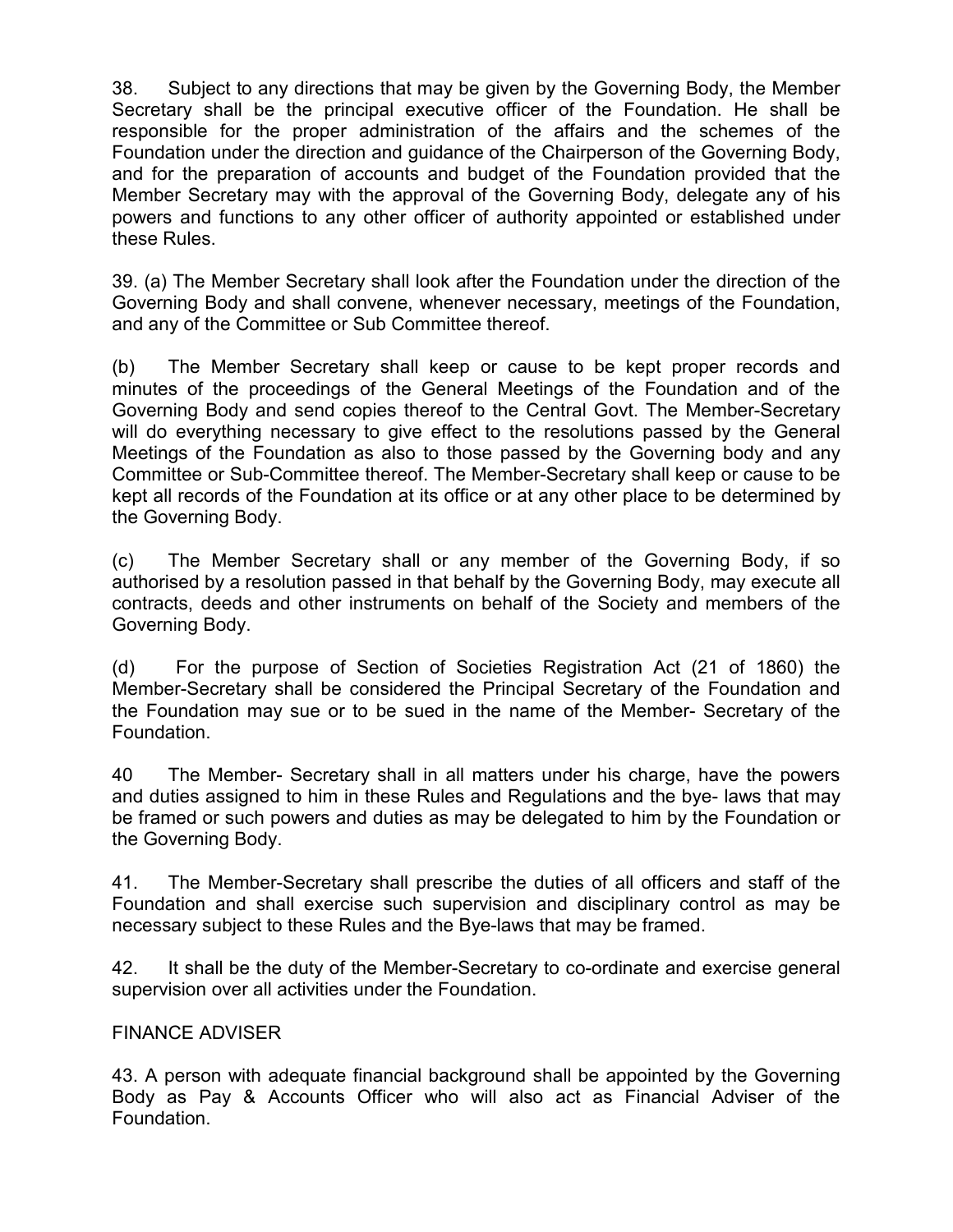44. Matters concerning the financial aspects of the affairs of the Foundation shall be referred to the Financial Adviser of the Ministry of Welfare for advice.

### FINANCIAL COMMITTEE

45 The Governing Body shall appoint a Finance Committee consisting of five members of which the Financial Adviser and the Secretary shall be the ex-officio members. The President of the Finance Committee shall be appointed by the Governing Body.

46. The Finance Committee shall have the following duties:

i) To scrutinise the accounts and budget estimates of the Foundation and to make recommendations to the Governing Body;

ii) To consider and make recommendations to the Governing Body on proposals which shall be referred to the Finance Committee for opinion before they are considered by the Governing Body.

iii) To scrutinise re-appropriation statements and audit notes and make recommendations thereon to the Governing Body.

iv) To review the finance of the Foundation from time to time and have concurrent audit conducted wherever necessary;

v) To give advice and make recommendations to the Governing Body on any other financial questions affecting the affairs of the Foundation.

vi) 1. To fix limits for recurring and non-recurring expenditure for the year;

2. No expenditure other than that has been provided for in the budget shall be incurred by the Foundation without prior approval of the Finance Committee.

#### ACCOUNTS AND AUDIT

47. i) The Foundation shall maintain proper accounts and other relevant records and prepare an annual statement of accounts including the balance sheet in such form as may be prescribed by the Central Govt.;

ii) The accounts of the Foundation shall be audited annually, in such manner as the Central Govt. may direct and any expenditure incurred in connection with the audit of the accounts of the Foundation shall be payable to the Foundation;

iii) The accounts of the Foundation as certified by the Auditors together with the audit Reports thereon shall be forwarded annually to the Central Govt.;

iv) The accounting year of the Foundation will be from April to March.

#### ANNUAL REPORT

48 i) An Annual Report of the working of the Foundation shall be prepared, by the Governing Body for the information of the Central Govt. and the members of the Foundation. A draft of the Annual Report and the yearly accounts of the Foundation shall be placed before the Foundation at the Annual General Meeting for its consideration and approval;